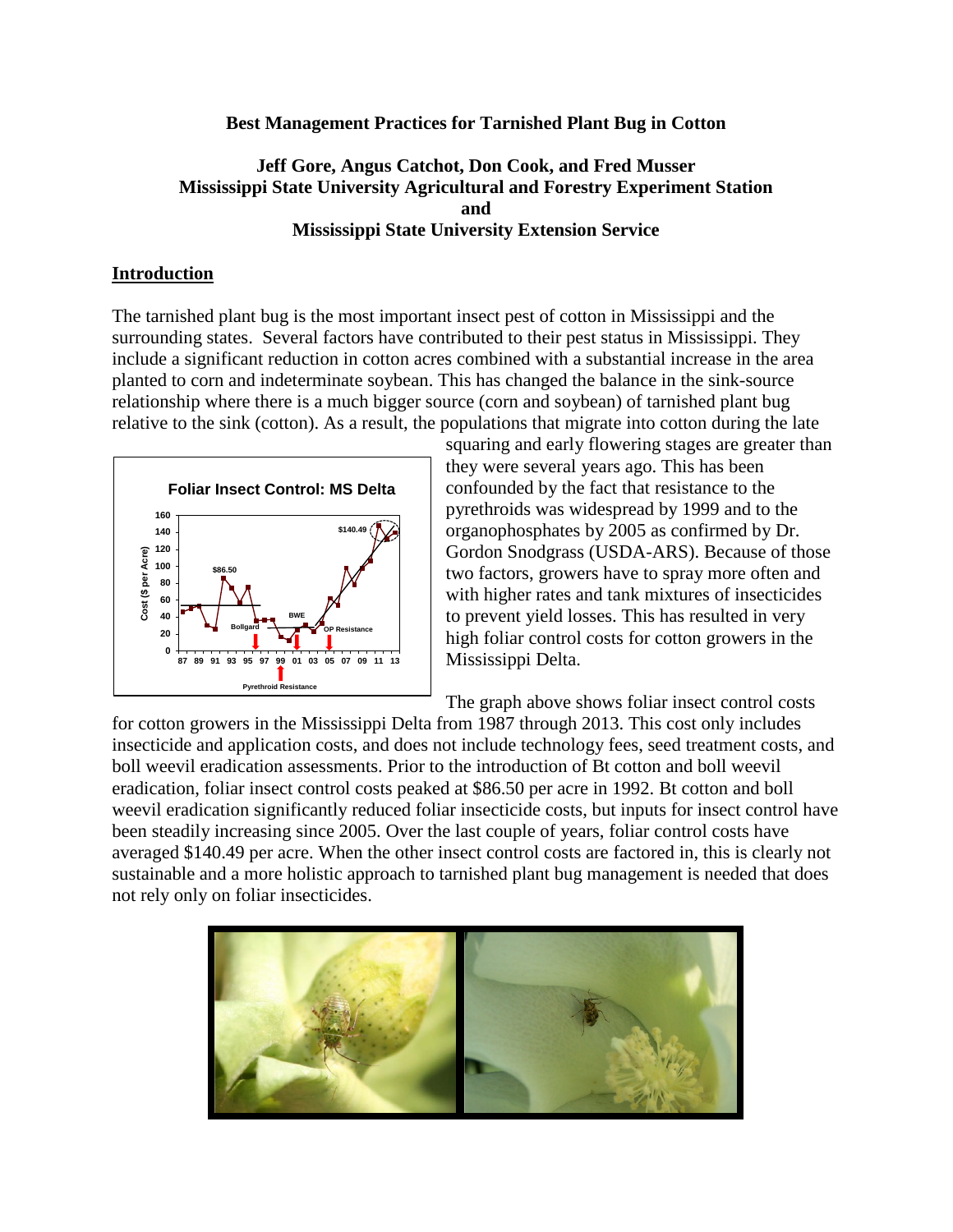# **Best Management Practices**

Research at Mississippi State University over the last decade has focused on managing tarnished plant bug in cotton. The focus has been on identifying crop production practices that can minimize the impact of tarnished plant bug or reduce their populations in cotton. The following best management practices are based on numerous experiments conducted throughout the Mississippi Delta.

# Field Selection and Planting Arrangement

Tarnished plant bug infestations within a cotton field are significantly influenced by other agronomic crops and wild hosts adjacent to that field. Edge effects can be minimized by blocking cotton fields together and separating them from corn and early planted soybean fields. Additionally, care should be taken to manage wild hosts before they flower and hold heavy infestations of tarnished plant bugs. The overall goal of field selection should be to minimize the "edge effect" or minimize the number of edges where cotton is adjacent to other plant hosts.

## Variety Selection and Planting Date

Variety selection is one of the most important decisions a grower can make. Obviously, the most important factor related to variety selection is yield potential. Growers have numerous resources available to help them with selection of the best variety for their area based on yield. However, little consideration is given to tarnished plant bug management when a grower selects which variety to plant. Things a grower should consider that can help with tarnished plant bug management include leaf pubescence and varietal maturity.

The density of hairs on cotton leaves can have an impact on tarnished plant bug injury in cotton. With similar numbers of plant bugs, a hairy leaf variety maintains significantly greater levels of square retention compared to a smooth leaf variety. The picture to the left shows plots of cotton that were not sprayed for tarnished plant bug. Yields are not very good in either variety, but the hairy leaf variety on the left had more cotton than the smooth leaf variety on the right. Square retention and yield was intermediate with a semi-smooth variety.



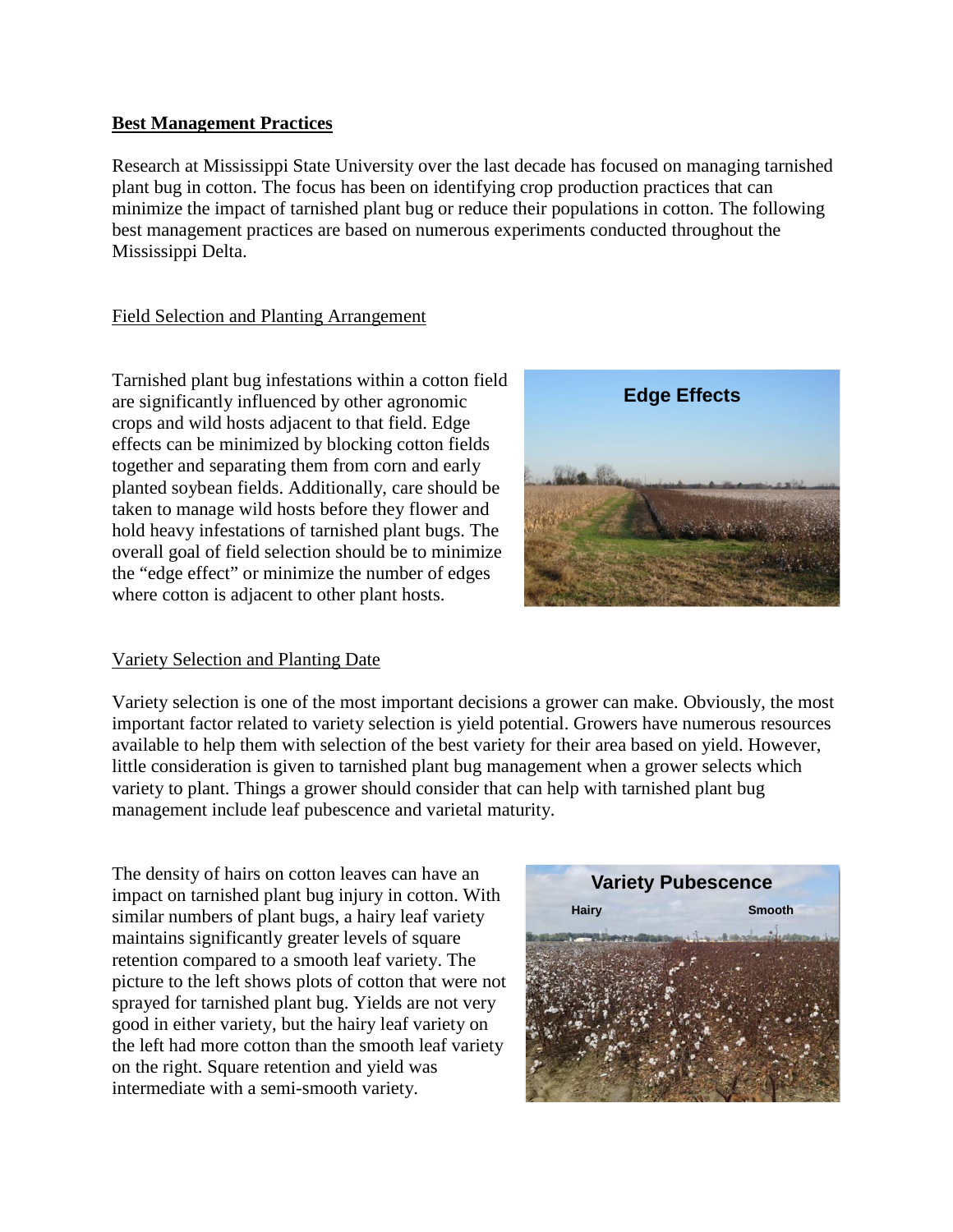

The graph on the left shows the impact of varietal maturity and planting date on tarnished plant bug management in cotton. An early maturing variety suffered less yield loss than a later maturing variety. Additionally, the numbers at the bottom of the bars show number of insecticide applications. When cotton was planted from mid-April to early-May, fewer sprays were needed than when cotton was planted from mid- to late-May. Growers should promote earliness in the crop through variety selection, planting date, and other factors such as early season thrips, disease, and weed management.

Fertilization can also impact tarnished plant bug management. The graph to the right shows cotton yields at different nitrogen application rates. Yields were maximized at 80 lbs of nitrogen per acre. However, 1 to 1.5 fewer sprays were needed to achieve that yield compared to 120 and 160 lb per acre rates. This suggests that a significant savings are possible from lower nitrogen costs and lower insect control costs without sacrificing yields. This research was done on a silty loam soil and greater nitrogen rates may be needed with clay soils.





Irrigation scheduling is another factor that can impact tarnished plant bug management in cotton. This graph shows the impact of initiating irrigation at different times on cotton yield in 2013. No differences in yield were observed in 2014. In 2013, no differences were observed among irrigation timings, but all irrigation timings had greater yields than the non-irrigated. The numbers at the bottom of the bars show the number of times each irrigation reached threshold for tarnished plant bug averaged across both years. Irrigations initiated at first square resulted in more sprays for tarnished plant bugs.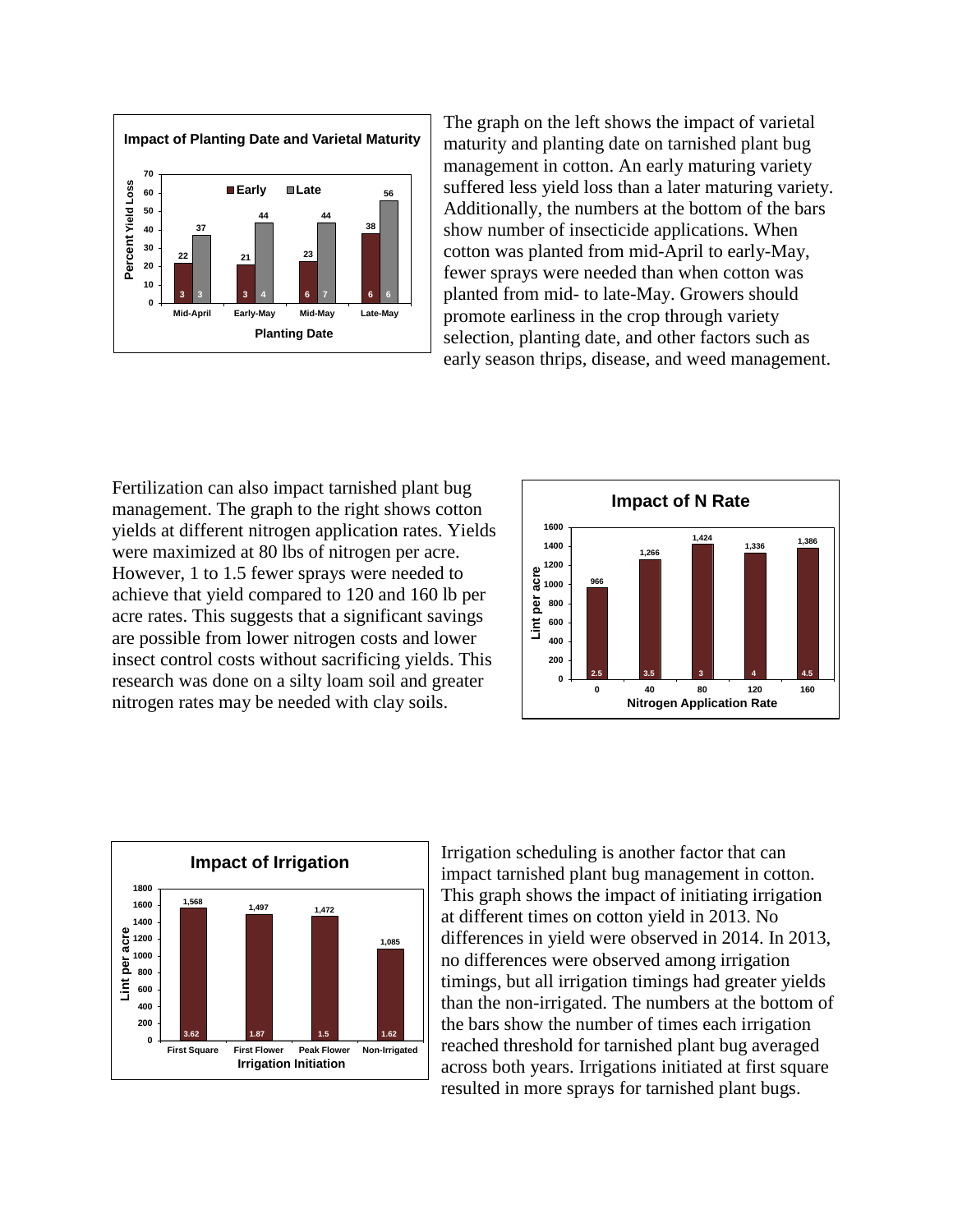### **Insecticide Use Strategies**

With resistance to pyrethroids and organophosphates widespread in tarnished plant bug populations across the Mid-South, proper application is very important. For ground applications, nozzle type can have a big impact on insecticide performance. The graph to the right shows a range in tarnished plant bug control achieved with 11 different nozzles using the same insecticide. In general, hollow cone nozzles provided the best control. Some of the low drift nozzles used for herbicide applications substantially reduced tarnished plant bug control.





The majority of applications for tarnished plant bug are made by air in the Delta. The graph to the left shows the level of control with the same insecticide comparing an aerial application to a ground application. Overall, the ground application provided better control than the aerial application. Additionally, residual control was slightly better with the ground application as can be seen at 9 (9) DAT2) and 14 (14 DAT2) days after the second application. However, the timeliness of aerial applications makes it a better choice in most situations.

This graph shows percent control of tarnished plant bugs with several different insecticides and mixtures. The grey line shows percent control 4 days after 1 spray and the red line shows percent control 4 days after 2 sprays. Tarnished plant bug control was better after 2 applications regardless of the insecticide used. Overall, no insecticide or mixture provided better than 80% control after 1 application. In contrast, all of the insecticides provided better than 80% control after 2 applications. This was true even for insecticides that provided poor control after one application.

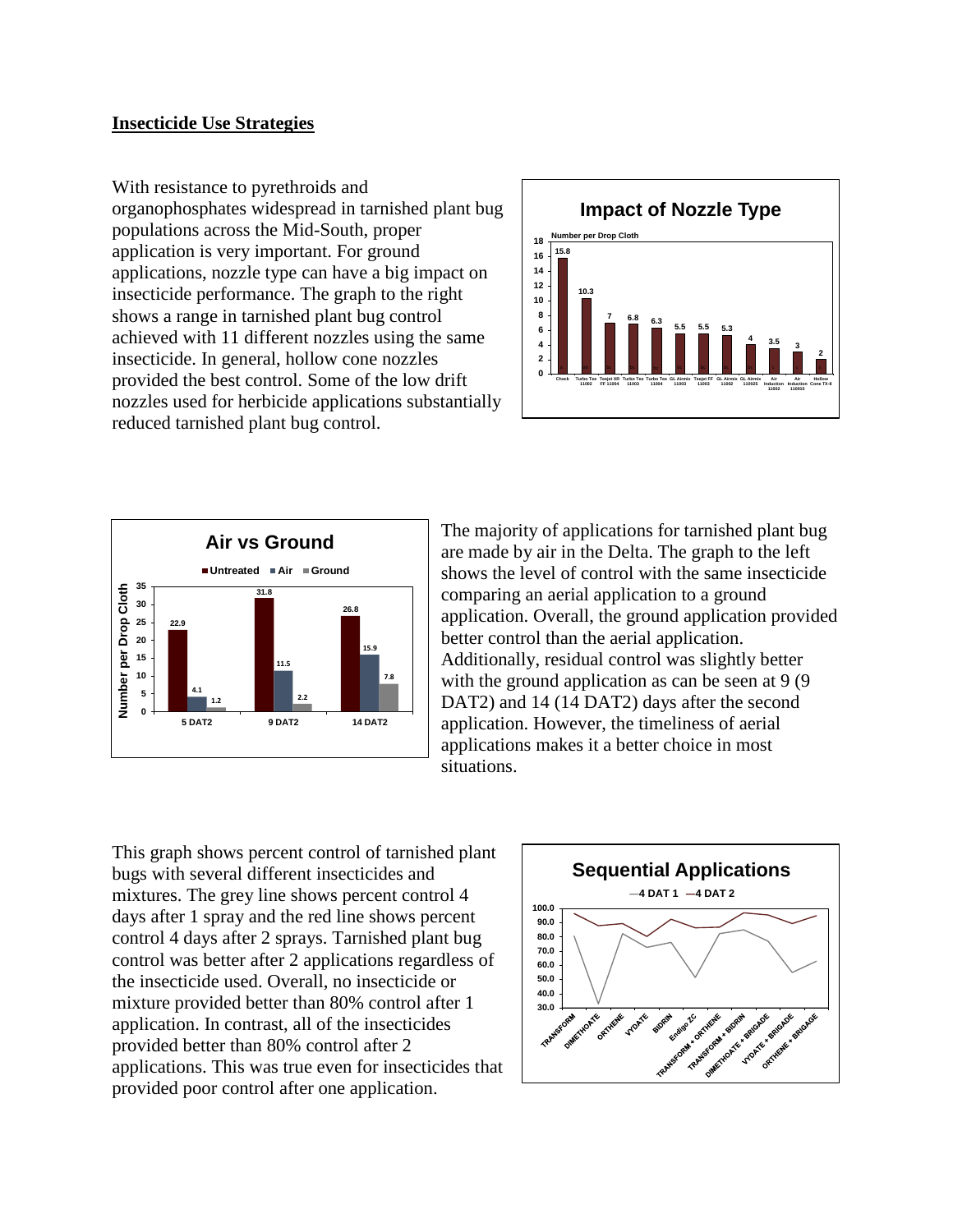

The interval between the first and second application is also important. This graph shows the impact of application interval on the efficacy of 2 applications with acephate. The grey bars on the left show the pretreatment numbers and numbers after 1 application. The bars on the right show percent control where the second application with acephate is made 4 to 7 days after the first application. Tarnished plant bug control was best when the second application was made 4-5 days after the first application. The level of control with the second application declined when the interval was longer.

Rotating insecticides is also very important for tarnished plant bug control. This graph shows tarnished plant bug control with Orthene and Centric. At the first arrow, the entire field was sprayed with Orthene. Five days later, plots within the sprayed area were sprayed with Orthene or Centric, or left untreated. Nine days after the second application, the plots sprayed with Orthene had exceeded the threshold, but the plots sprayed with Centric were still below threshold. The entire field was sprayed again with Orthene at 9 days, but this shows the importance of rotating insecticides.





Diamond is an insect growth regulator that has become important for tarnished plant bug management. This graph shows different application timings with a single application of Diamond. From left to right, the bars represent no Diamond, third week of flowering, first flower, and third week of squaring. A single application of Diamond at any time during the season resulted in a 123 lb increase in lint yield. When the application was made during the late squaring period, there was a 266 lb increase in lint yield. This corresponded to adults migrating into the cotton from corn.